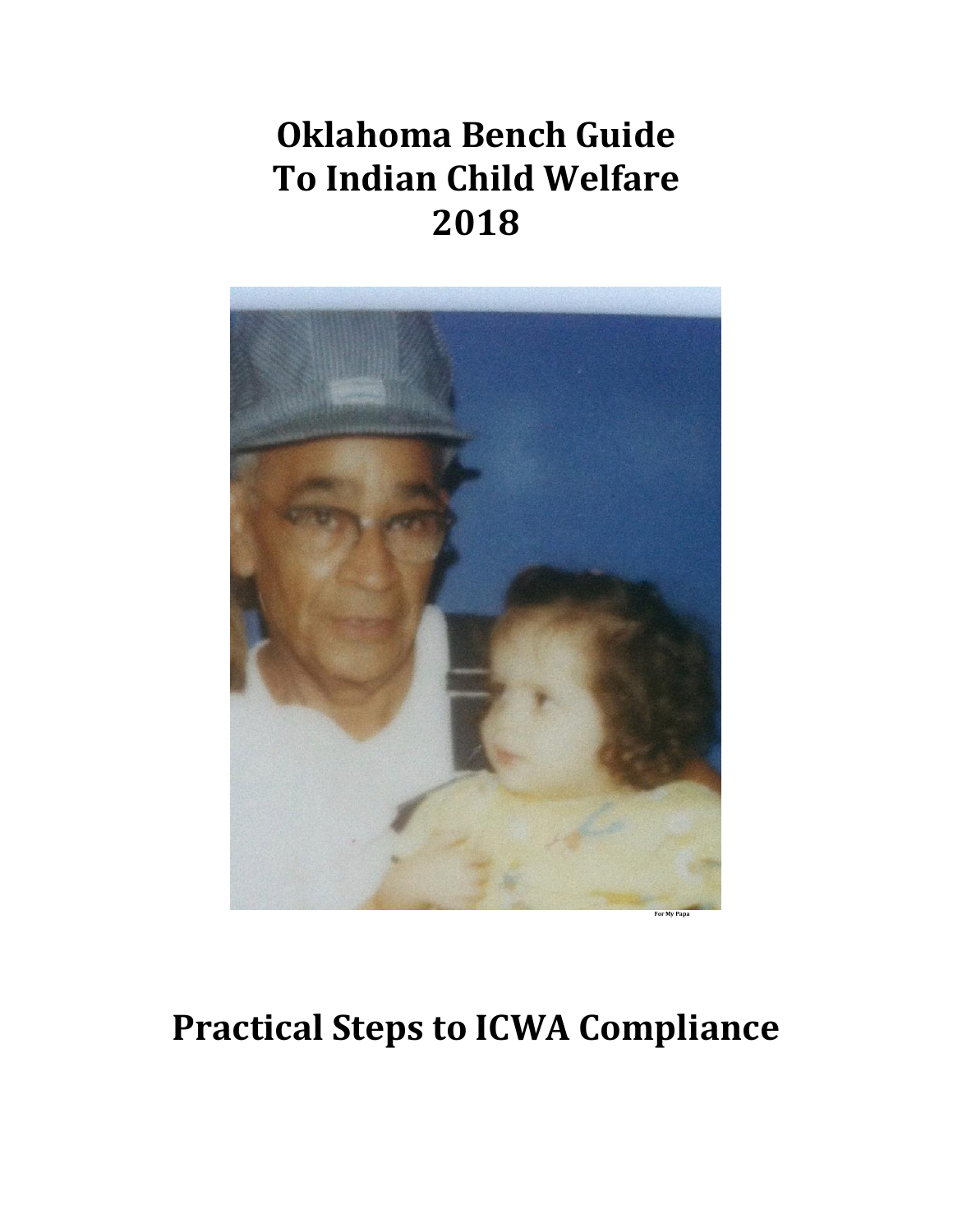# **INDEX**

| $\mathbf{I}$ . |    |
|----------------|----|
| II.            |    |
| III.           |    |
| IV.            | 6  |
| V.             | 7  |
| VI.            |    |
| VII.           | 8  |
| VIII.          | 10 |
| IX.            | 12 |
| <b>X.</b>      | 13 |
| XI.            | 14 |
| XII.           | 15 |
| XIII.          | 16 |
| XIV.           | 17 |
| XV.            |    |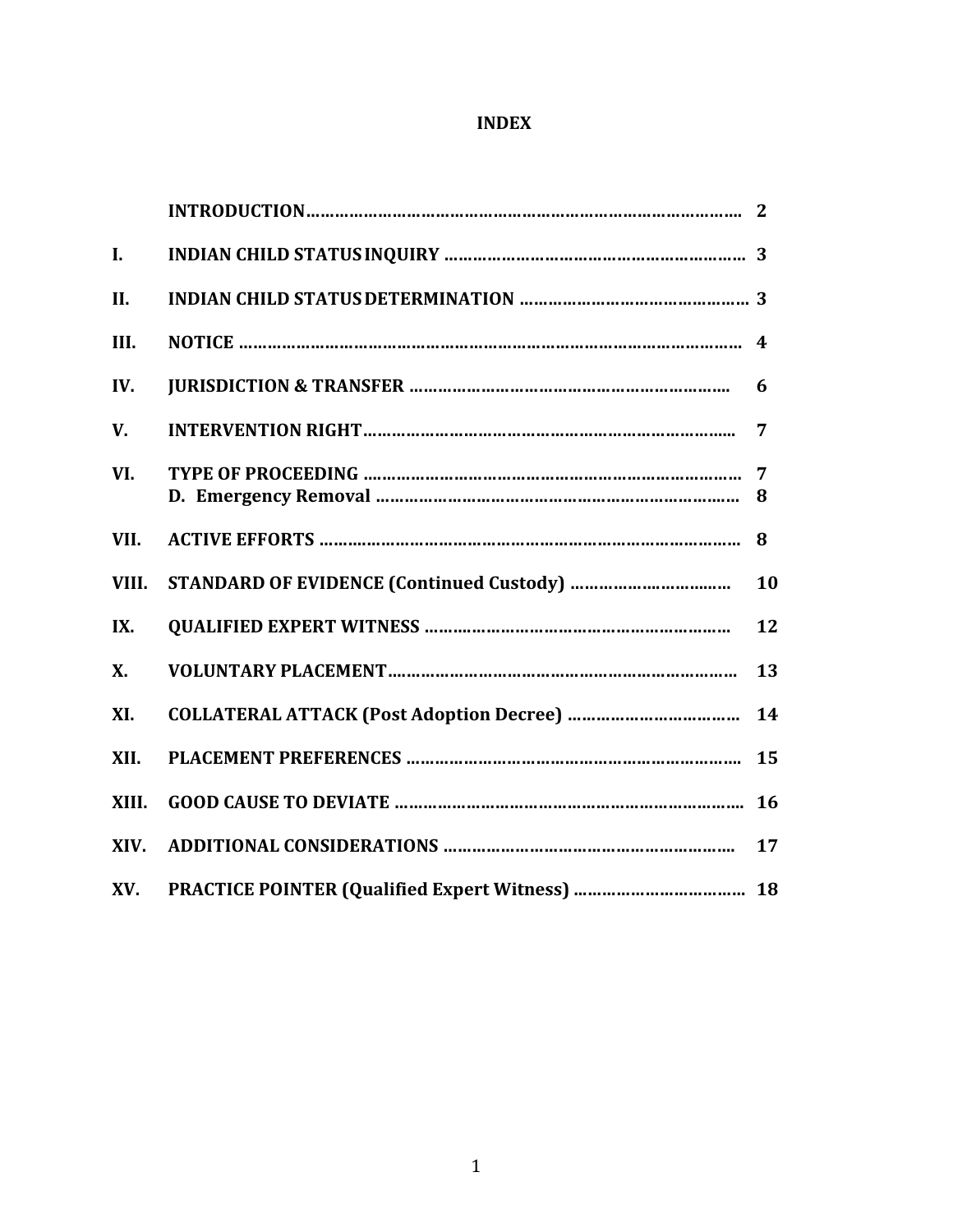#### **INTRODUCTION**

Oklahoma's first published appellate opinion on ICWA was issued thirty-five years ago by the Court of Civil Appeals, and today Oklahoma remains a leading state in ICWA application. (See, *Duncan v. Wiley*, 1982 OK CIV APP 45, 657 P.2d 1212.) This bench reference provides an insightful approach to the standards and requirements of ICWA, OICWA and the new BIA Final Rule on ICWA.

Those participating in the drafting and review of this bench reference includes Tribal, Federal and State Representatives, former ICWA children now adults, non-governmental organizations (NGOs) and professionals in the fields of social work and law.

Since, the adoption of the federal act in 1978, Oklahoma has adopted OICWA, the Bureau of Indian Affairs adopted its Final Rule: Indian Child Welfare Proceedings, and the United States has signed the United Nations Declaration on the Rights of Indigenous People (UNDRIP). This bench guide provides an overview of how to approach ICWA proceedings. References will direct you to the specific sections of the Federal or State Act, the BIA Final Rule or the BIA Guideline for State Courts.

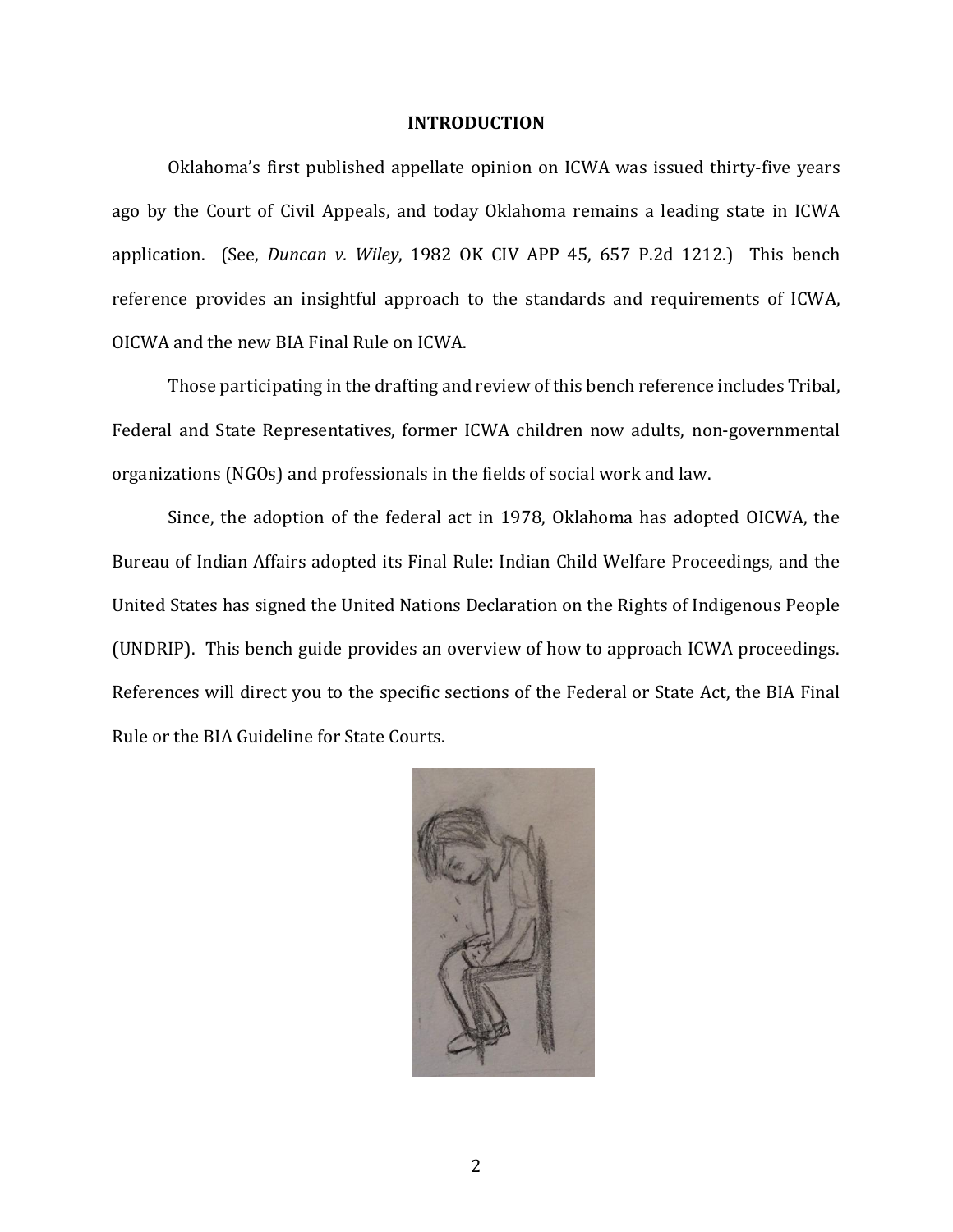# **I. Inquiry as to the Status of the Child as an Indian Child:**

[*25 U.S.C. §1903(4); 25 C.F.R. §§ 23.2, 23.105, & 23.107-23.109; 10 O.S. §§40.2-40.3*]

- A. Ask at the beginning of the hearing: "Do you know, or is there a reason to know, the child is an 'Indian Child' under the Indian Child Welfare Act?
- B. 'Indian child' (25 U.S.C. §1901(4) is either a member of a federally recognized tribe OR eligible for tribal membership AND has a biological parent who is a member.
- C. Whether the child is an Indian child does not consider:
	- 1. Participation of the parent(s) or child in tribal activities;
	- 2. Relationship between the parent(s) and child other than biological;
	- 3. If the parent ever had custody of the child; or,
	- 4. The child's blood quantum.
- D. "Reason to know' includes when:
	- 1. Anyone, including child, informs the court child is Indian child or there is other information indicating child is an Indian Child;
	- 2. Domicile or residence of child or parent/Indian custodian is on an Indian reservation or in Alaska Native village;
	- 3. Child is, or has been, ward of a tribal court; or,
	- 4. Either parent or child has an ID indicating tribal membership.
- E. Until court receives confirmation from the Indian tribe that the child is or is not a member, treat the child as an Indian child.

### **II. Make a Record/Determination as to Status of the Indian Child:**

- A. Confirm on the record/make a determination as to the use of due diligence by the agency or party responsible to:
	- 1. Identify and work with all applicable tribes when there is a reason to know the child may be a member or membership eligible;
	- 2. Verify whether the child is a member, or a biological parent is a member and the child is eligible; and,
	- 3. Determine the Indian child's tribe for purposes of the Act.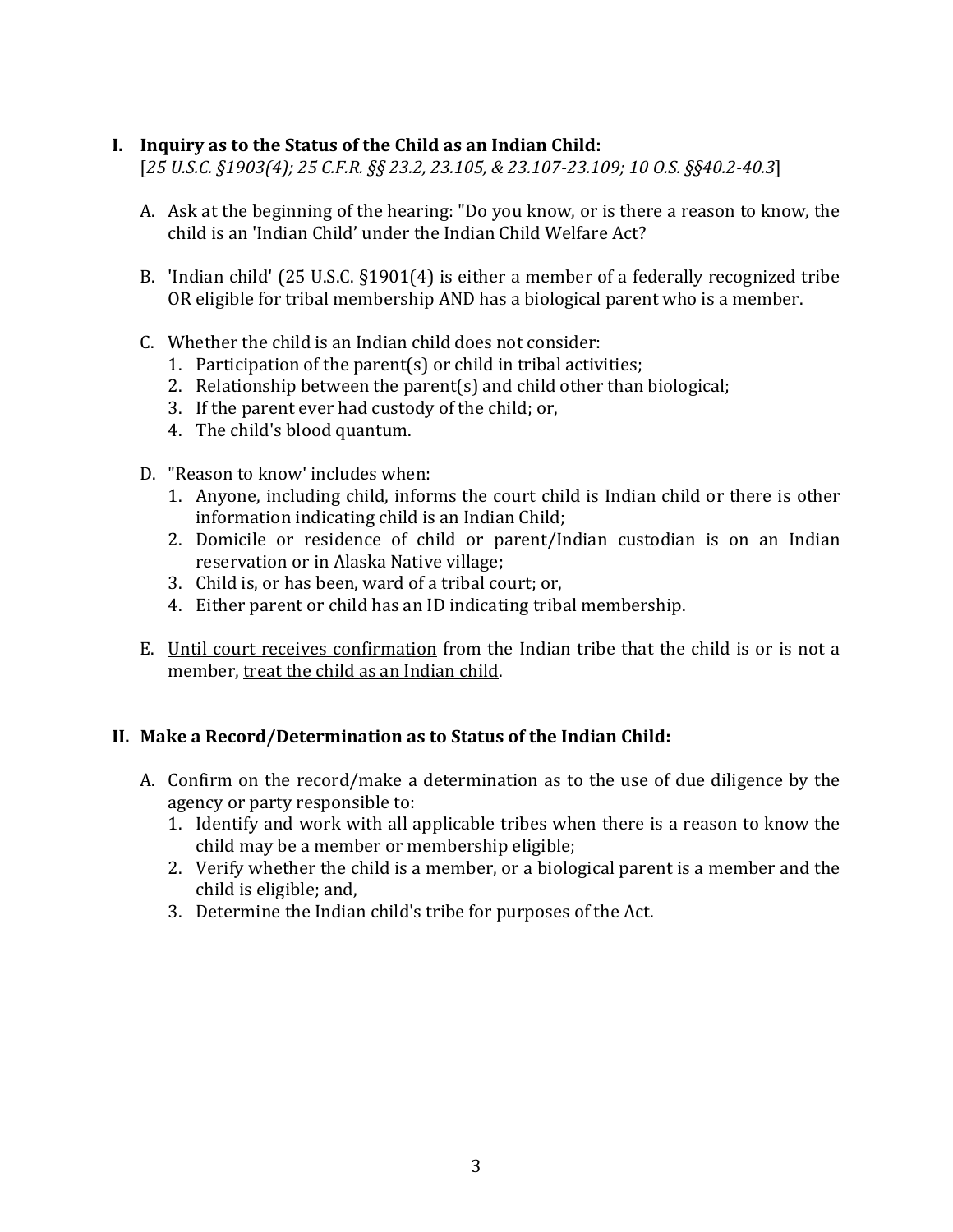# **III. Make a Record/Determination as to Notice of Proceeding:**

[*25 U.S.C. §1912(a), 25 C.F.R. §§23.11 & 23.111; 10 O.S. §40.4*]

- A. Notice of any involuntary foster care proceeding or termination of parental rights proceeding involving an Indian child must be given to:
	- 1. Parent or Indian custodian;
	- 2. Indian child's Tribe; and,
	- 3. Appropriate Regional Bureau of Indian Affairs Director. *See*, Designated Tribal Agents for Service of Notice, Federal Register Notice, March 8, 2017 at www.bia.gov/bia/ois/dhs/icwa
- B. Notice must be provided by registered or certified mail with return receipt requested, and the notice and proof of service filed with the court clerk.
- C. Notice must be in clear and understandable language, and include:
	- 1. The child's name, birthdate, and birthplace;
	- 2. All names known (including maiden, married, and former names or aliases) of the parents, the parents' birthdates and birthplaces, and Tribal enrollment numbers if known;
	- 3. If known, the names, birthdates, birthplaces, and Tribal enrollment information of other direct lineal ancestors of the child, such as grandparents;
	- 4. The name of each Indian Tribe in which the child is a member (or may be eligible for membership if biological parent is a member);
	- 5. A copy of the petition, motion or other document by which the child custody proceeding was initiated and, if scheduled, information on the date, time, and location of any upcoming hearings; and,
	- 6. Statements setting out:
		- a. The name of the petitioner and the name and address of petitioner's attorney;
		- b. The right of any parent or Indian custodian to intervene, if not already a party to the child-custody proceeding;
		- c. The Indian Tribes' right to intervene at any time in a State-court proceeding for foster care placement or termination of parental rights to an Indian child;
		- d. The right of the parent or Indian custodian to a court appointed attorney upon a determination of indigence by the court;
		- e. The right to be granted, upon request, up to 20 additional days to prepare for the child-custody proceedings;
		- f. The right of the parent, Indian custodian, and Indian child's Tribe to petition the court for transfer of the proceedings to Tribal court;
		- h. The mailing address and telephone numbers of the court and contact information for all parties and all individuals served under the notice;
		- i. The potential legal consequences of the child custody proceedings on the future parental rights of the parent or Indian custodian; and,
		- j. That the notice is confidential and should not be handled by anyone not needing information to exercise rights under ICWA.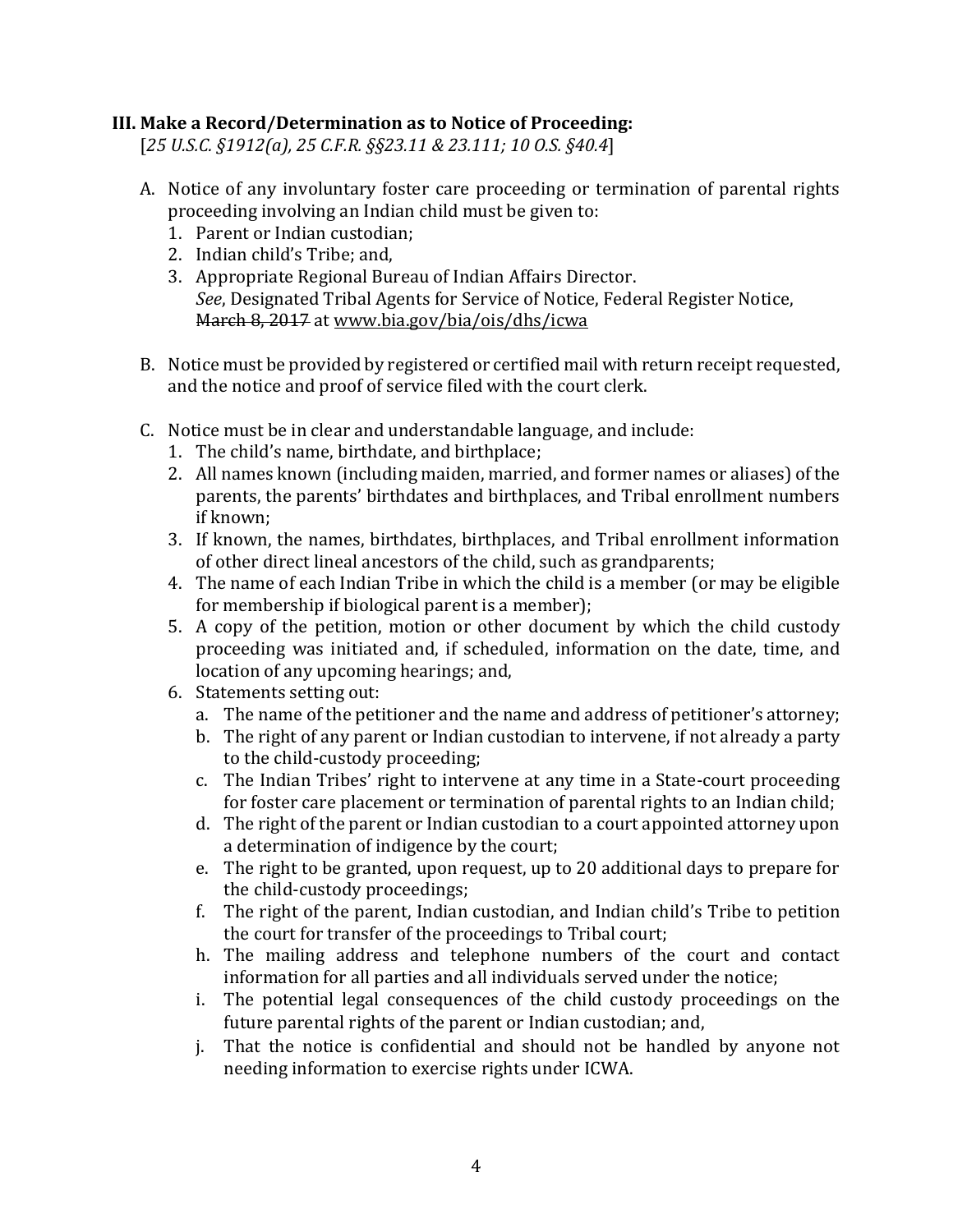- D. Notice Requirements and Time Limits [*25 C.F.R. §23.112*]
	- 1. No foster care placement or termination of parental rights proceeding may be held until 10 days after receipt of notice by parents and by the Tribe.
		- a. Parent or Tribe can request an additional 20 days from date of receipt of notice.
	- 2. In Oklahoma, notice, per *10 O.S. §40.4* (*effective November 1, 2017*) requires the court to ensure that the district attorney shall send notice to the parents or to the Indian custodians, if any, and to the tribe that is or may be the tribe of the Indian child, and to the appropriate Bureau of Indian Affairs area office, **by certified mail return receipt requested**.
		- a. The notice shall be written in clear and understandable language and include the following information:
			- 1) The name and tribal affiliation of the Indian child;
			- 2) A copy of the petition (or motion) by which the proceeding was initiated;
			- 3) A statement of the rights of the biological parents or Indian custodians, and the Indian tribe to:
				- a) Intervene in the proceeding;
				- b) Petition the court to transfer the proceeding to the tribal court of the Indian child, and;



- c) Request an additional twenty (20) days from receipt of notice to prepare for the proceeding; further extensions of time may be granted with court approval;
- 4) A statement of the potential legal consequences of an adjudication on the future custodial rights of the parents or Indian custodians;
- 5) A statement that if the parents or Indian custodians are unable to afford counsel, counsel will be appointed to represent them; and,
- 6) A statement that tribal officials should keep confidential the information contained in the notice.
- b. Notice of **review hearings** shall be sent, via **regular first-class mail**, to the tribe of the Indian child.
	- 1) A tribe's right to notice under this section is not dependent on intervention into the case.
	- 2) No mailing is required if the tribe is present at the time the review hearing is set and consents to the date of the review.
	- 3) A certificate of mailing must be filed prior to the review hearing.
- 3. For information on Notice to be given of a change in the adopted Indian child's status, see *25 C.F.R. §23.139*.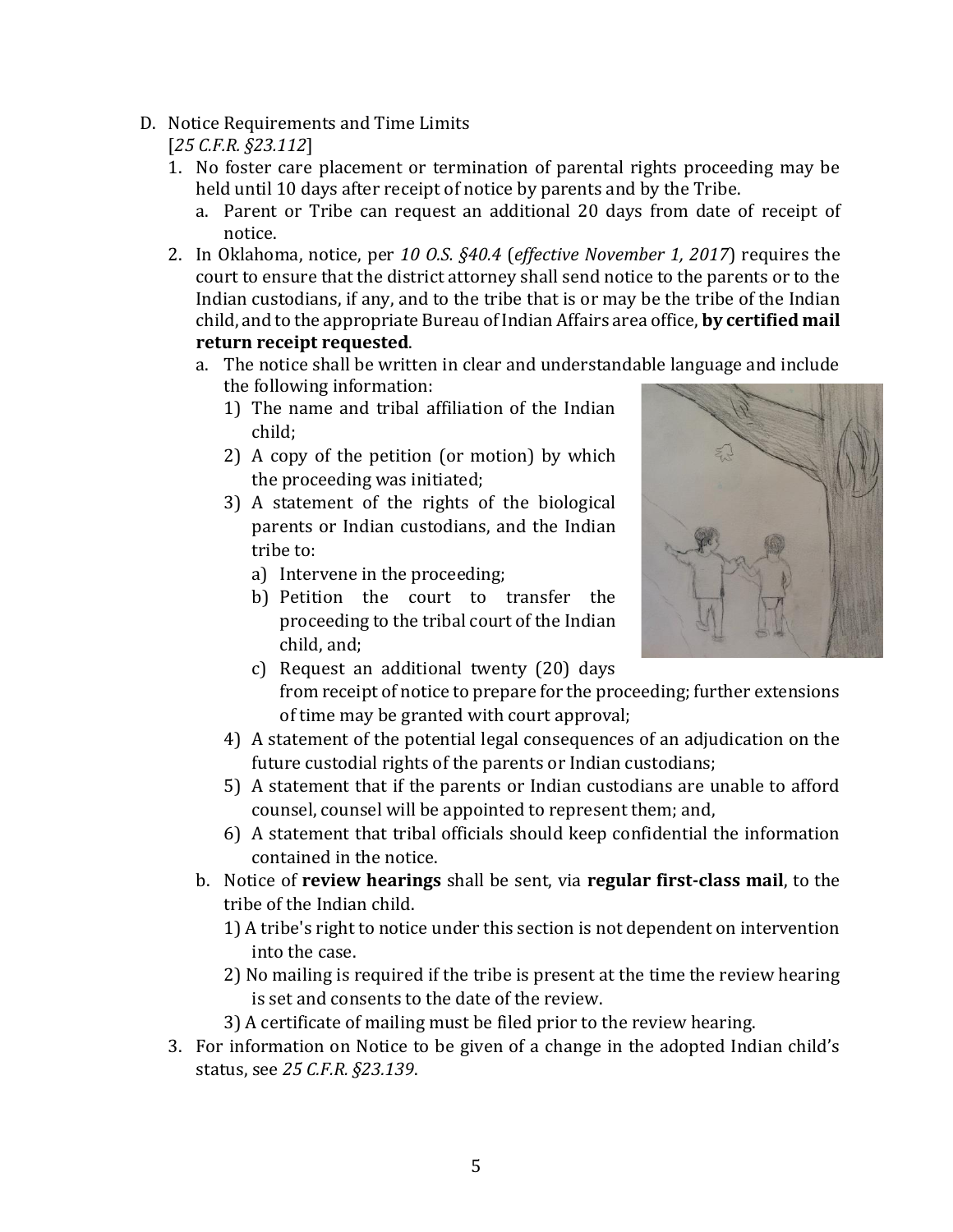# **IV. Make a Record/Determination as to Domicile & Residence of the Indian Child; Tribal Court Jurisdiction:** [*25 U.S.C. §1911(a)-(b); 25 C.F.R §§23.2 & 23.115-23.119*]

- A. If domicile or residence of Indian Child is on a reservation or if the child is a ward of a tribal court, the tribe exercises exclusive jurisdiction.
- B. If domicile or residence of the Indian Child is off a reservation, or the child is a ward of State court, then the tribe holds concurrent jurisdiction.
- C. Transfer to Tribal Court. Either parent, the Indian custodian or the Indian child's tribe may request transfer of each distinct Indian child custody proceeding to tribal court.
	- 1. Request may be orally or in writing.
	- 2. Request may be made at any time.
	- 3. Transfer is available at any stage of proceeding.
- D. Notify Tribal Court of Transfer Request. Upon receipt of request for transfer, promptly notify the tribal court in writing of the request.
	- 1. May request a timely response regarding whether tribal court wishes to decline transfer of the proceedings to tribal court.
	- 2. Must transfer unless:
		- a. Either parent objects,
		- b. Tribal court declines transfer, or
		- c. Good cause to deny transfer exists.
- E. Good Cause to Deny Transfer.

Make a record/determination as to good cause.

- 1. State on the record or provide in a detailed written order, the reason good cause to deny transfer exists.
- 2. Reason must not include:
	- a. Advanced stage of proceedings if the Indian child's parent, Indian custodian or Tribe did not receive notice.
	- b. If, in prior proceedings involving child, no petition to transfer was filed.
	- c. Effect on the placement of the child should tribal court change the placement.
	- d. Child's lack of cultural connections with the tribe or its reservation.
	- e. Socioeconomic conditions or any negative perception of tribal or BIA social services or Tribal judicial system.
- 3. Give every party to the proceeding opportunity to be heard regarding whether good cause to deny transfer exists.
- F. Tribal Court Acceptance of Transfer. If transfer is granted and the tribal court accepts, expeditiously provide all court records to the receiving tribal court.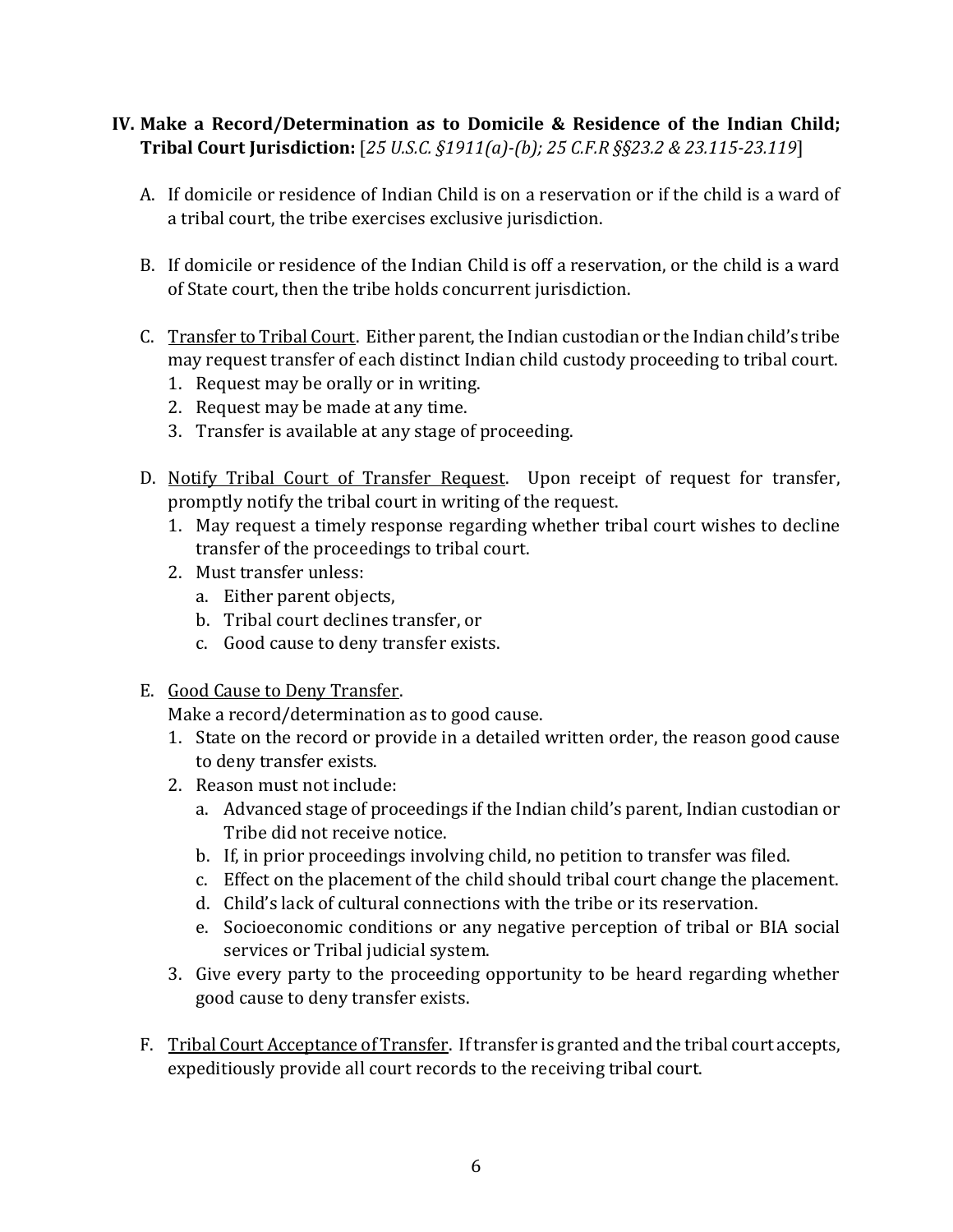- G. Physical Transfer of Child to Tribal Jurisdiction. Make an agreement with the tribal court to smoothly and with minimal disruption of services to the family, transfer the child and the proceeding to the Tribe.
	- 1. When the child is in DHS custody, the Order Transferring Case to Tribal Court should reflect that legal custody of the child remains with DHS until the Tribal Court has formally accepted transfer of the state court case AND the child is placed in the physical custody of the Tribe via the Tribal worker.
	- 2. Tribal and DHS child welfare must coordinate efforts for child's transfer to a Tribal placement.

# **V. Intervention in the Proceeding:**

[*25 U.S.C. §1911(c)*]

- A. At any point in any proceeding for foster care placement (adjudication) of, or termination of parental rights to, an Indian child, the right to intervene is conferred to:
	- 1. The Indian custodian; and,
	- 2. The Indian child's Tribe.
- B. Lack of response from tribe to the initial notice of the state court proceeding does not preclude intervention at a later time.
- C. When a tribe explicitly declines to intervene, the tribe may change its position later and would then be entitled to intervene at the later date. The tribal right to intervene continues for the life of the State court proceeding.

### **VI. Make a Record/Determination of the Type of Proceeding:**

[*25 U.S.C.§1903(1); 25 C.F.R. §23.2*]

- A. Determine if it is an Involuntary or Voluntary Proceeding?
- B. Determine if it is an Emergency Removal, Foster Care Placement, Termination of Parental Rights, Preadoptive Placement, or Adoptive Placement.
- C. As soon as the parent or Indian Custodian can no longer have the child returned upon request, a voluntary proceeding then becomes an involuntary matter.

NOTE: A case can morph from an emergency removal to foster care placement quickly. In other words, the type of proceeding and stage of proceeding can change at various points in a case. This can become detail laden in cases spanning a lengthy timeframe. It can be good practice to quickly make a determination for the record on the type of and stage of proceeding at each hearing in a case.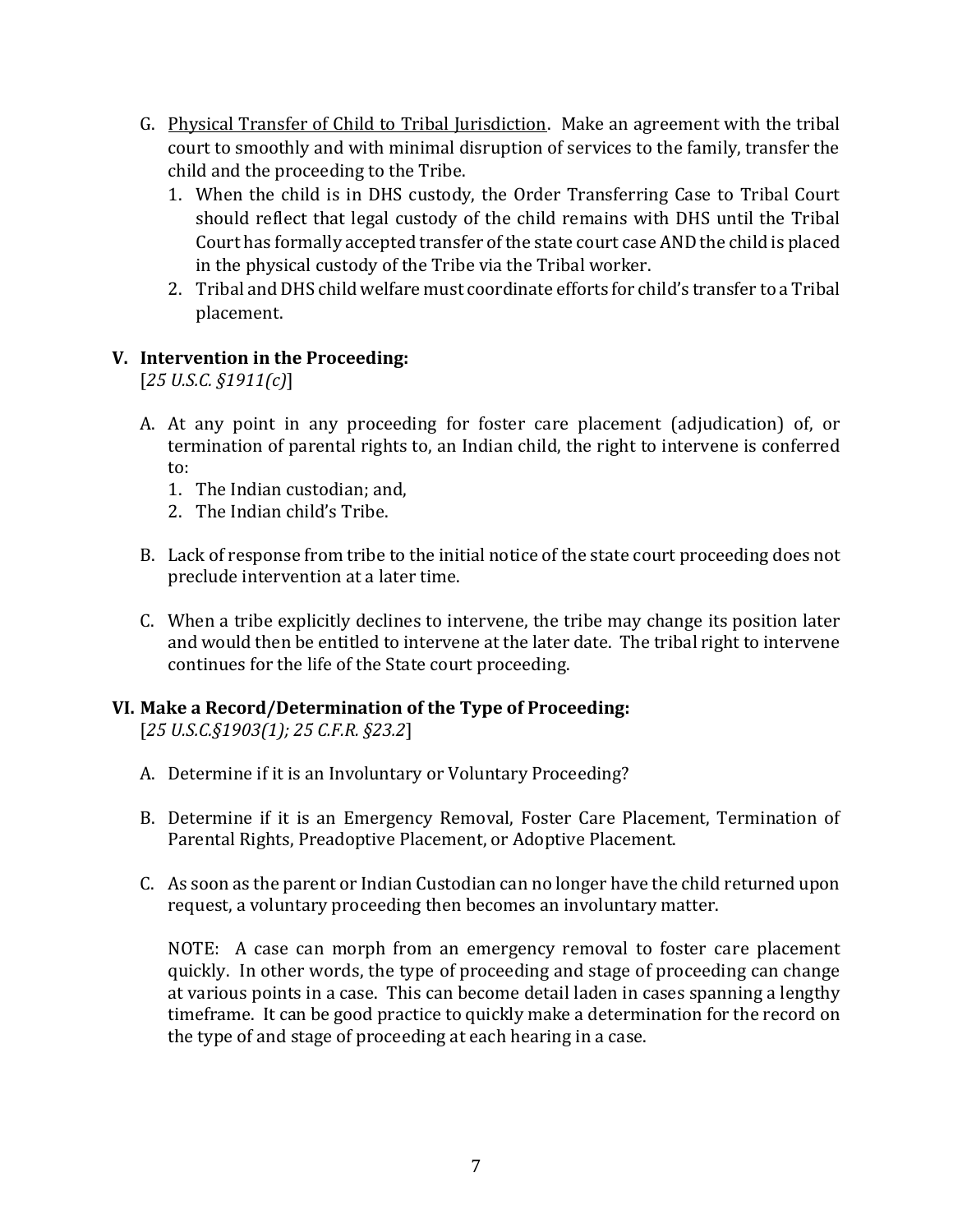# D. **Special note as to Emergency Removal**: [*25 C.F.R. §23.113; 10 O.S. §40.5*]

- 1. The court may, under State law, grant an emergency removal of an Indian child who is a resident or domiciled on reservation, but temporarily located off reservation, in order to prevent imminent physical damage or harm to the child.
	- a. This applies even when exclusive jurisdiction rests with the tribal court.
- 2. In Oklahoma, the Emergency Order must be accompanied by an affidavit. (*10 O.S. §40.5*). The affidavit must contain:
	- a. Name, tribal affiliations, and address of the Indian child, parent and any Indian custodian;
	- b. Specific and detailed account of the circumstances that lead the responsible agency to remove the child; and,
	- c. A statement of what actions have been taken to help parents or Indian custodians so child may safely be returned;
- 3. In Oklahoma, a state court Emergency Order can only stay in effect for 30 days, but may be extended up to 90. (*25 C.F.R. §23.113; 10 O.S. §40.5*)
	- a. To extend an Emergency Order beyond 30 days, the court must determine that custody of the child by the parent is likely to cause serious emotional or physical damage to the child.
	- b. This must be shown by clear and convincing evidence, and requires testimony of one qualified expert witness. See information below as to who may serve as a qualified expert witness.
	- c. *Key to Emergency Removal is imminent physical damage* which may include endangerment of the child's health, safety and welfare, bodily injury or death. Once removal is no longer necessary to prevent imminent physical damage or harm to the child, the emergency removal or placement must terminate immediately.
- 4. The court may terminate the emergency removal or placement by either:
	- a. Expeditiously initiating a State court child custody proceeding under ICWA;
	- b. Transferring jurisdiction to the appropriate Indian tribe upon tribal court acceptance; or,
	- c. Restoring the child to the parent or Indian custodian.

### **VII. Make a Record/Determination as to Active Efforts:**

[*25 U.S.C. §1912(d); 25 C.F.R. §§23.2 & 23.120*]



- A. Party seeking foster care placement of, or termination of parental rights to an Indian child must show active efforts have been made to provide remedial services and rehabilitative programs designed to prevent the breakup of the Indian family and that the active efforts were unsuccessful.
	- 1. Active efforts must be documented in detail in the Court record.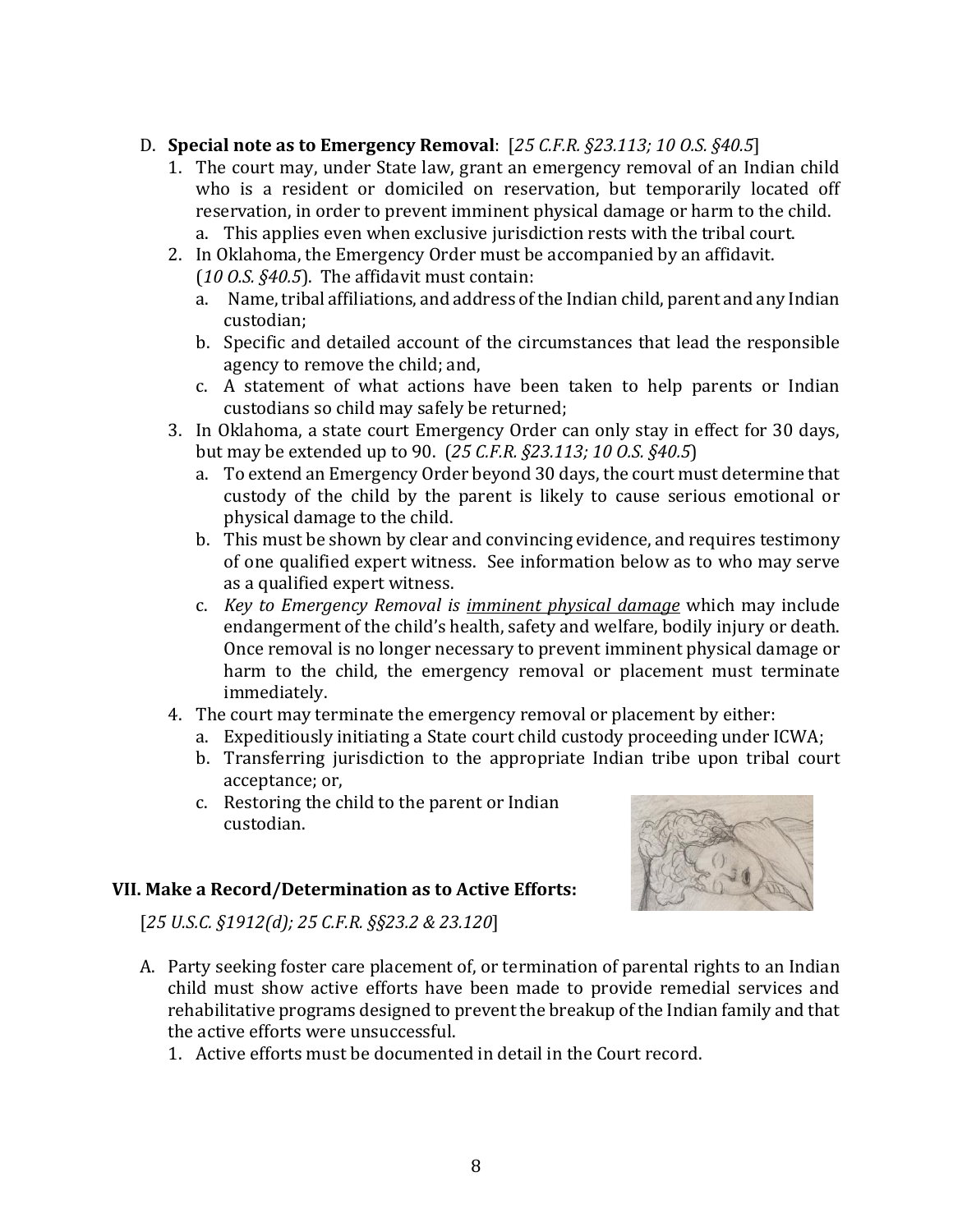- B. Active efforts must be:
	- 1. Affirmative;
	- 2. Active;
	- 3. Thorough; and,
	- 4. Timely.
- C. Where an agency, such as DHS or a "private" agency, is involved with the child custody proceeding, active efforts must include:
	- 1. Assisting parents through the steps of a case plan; and,
	- 2. Assisting parents with accessing or developing the resources necessary to satisfy the case plan.
- D. To the maximum extent possible, active efforts should be:
	- 1. Consistent with the prevailing social and cultural conditions and way of life of the Indian child's Tribe; and,
	- 2. Conducted in partnership with the:
		- a. Indian child;
		- b. Parents;
		- c. Indian custodian;
		- d. Extended family members; and,
		- e. Tribe.
	- 3. Active efforts are tailored to the facts and circumstances of the case and may include:
		- a. Conducting comprehensive assessment of the circumstances, with a focus on reunification as the most desirable goal;
		- b. Identifying appropriate services and helping parents overcome barriers, including actively assisting the parents in obtaining services;
		- c. Identifying, notifying, and inviting representatives of the Indian child's Tribe to participate in providing support and services to the Indian child's family and in family team meetings, permanency planning, and resolution of placement issues;
		- d. Conducting or causing to be conducted a diligent search for the Indian child's extended family members, and contacting and consulting with extended family members to provide family structure and support for the Indian child and the Indian child's parents;
		- e. Offering and employing all available and culturally appropriate family preservation strategies and facilitating the use of remedial and rehabilitative services provided by the child's Tribe;
		- f. Taking steps to keep siblings together whenever possible;
		- g. Supporting regular visits with parents or Indian custodians in the most natural setting possible as well as trial home visits of the Indian child during any period of removal, consistent with the need to ensure the health, safety, and welfare of the child;
		- h. Identifying community resources including housing, financial, transportation, mental health, substance abuse, and peer support services and actively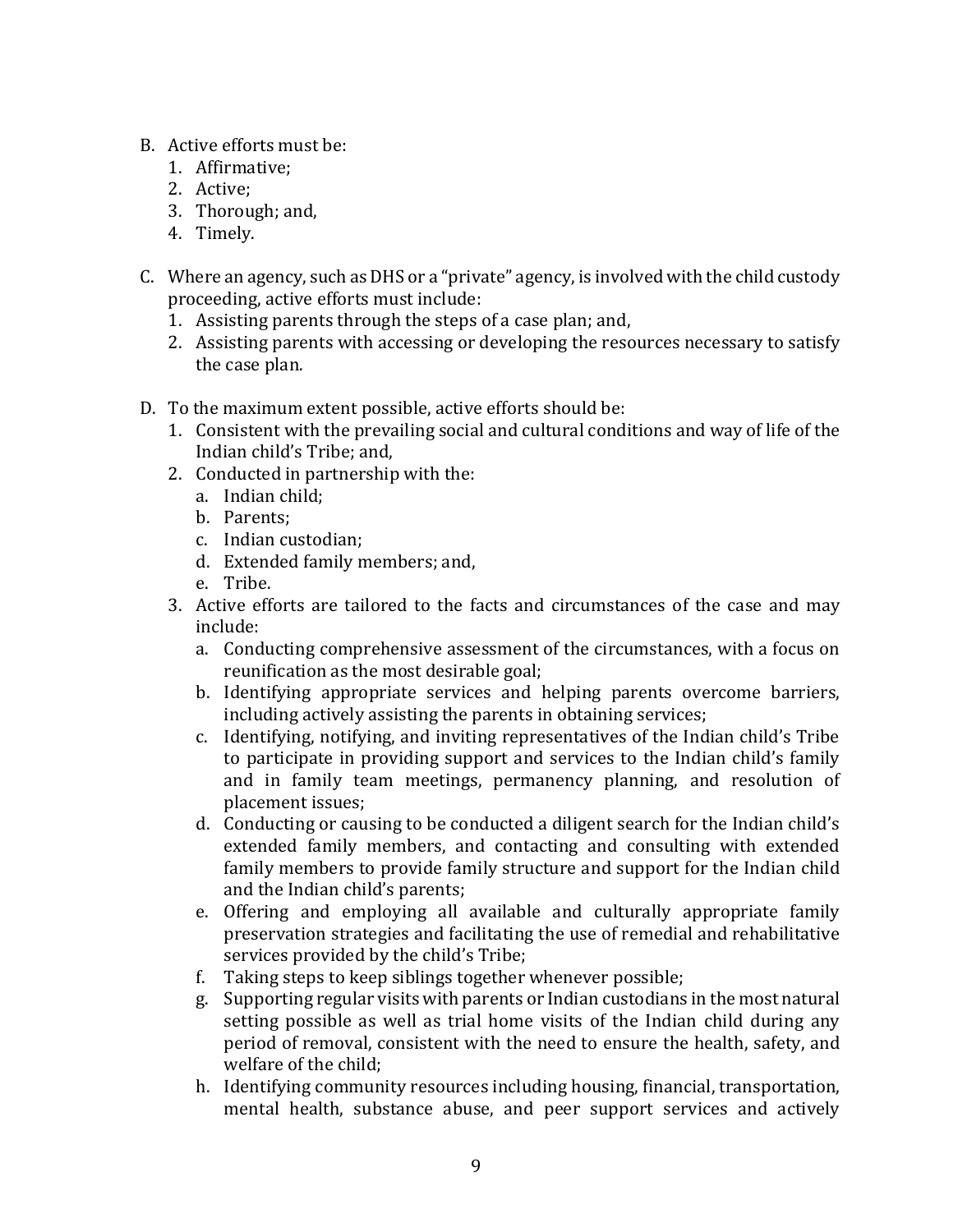assisting the Indian child's parents or, when appropriate, the child's family, in utilizing and accessing those resources;

- i. Monitoring progress and participation in services;
- j. Considering alternative ways to address the needs of the Indian child's parents and, where appropriate, the family, if the optimum services do not exist or are not available; and/or,
- k. Providing post-reunification services and monitoring.

# **VIII. Make a Record/Determination as to Standard of Evidence for Continued Custody by a Parent or Indian Custodian:** [*25 U.S.C. §1912(e) & (f); 25 C.F.R. §23.121*]

- A. The type of evidentiary standard required will depend on the type of proceeding involved for the court's determination that the child's continued custody by a parent or Indian custodian is likely to result in serious emotional or physical damage to the child:
	- 1. If foster care placement clear and convincing evidentiary standard;
	- 2. If termination of parental rights evidence beyond a reasonable doubt; and,
	- 3. Both require testimony of a qualified expert witness.

**Note**: "Continued custody" means physical or legal custody or both, under any applicable Tribal law or custom or State law, that a parent or Indian custodian already has or had at any point in the past. The biological mother of a child has had custody of the child. *25 C.F.R. 23.2.* In some instances, a biological father may also have custody of the child under tribal law, and this is a matter that the court should inquire of with the child's tribe.

- B. To the determination that the child's continued custody by parent or Indian custodian is likely to result in serious emotional or physical damage to the child:
	- 1. There must be a causal relationship between the conditions in the home and the likelihood that continued custody will result in the damage to the particular child who is subject of the proceeding;
	- 2. Without causal relationship, the standard of evidence is not met; and,
	- 3. Evidence of only community or family poverty, or isolation, single parenthood, custodian age, crowded or inadequate housing, substance abuse, or nonconforming social behavior does not by itself constitute clear and convincing evidence.

**NOTE:** In Oklahoma, there is ongoing "discussion" on the "when" the applicable standard of evidence under ICWA applies to the case verses when to apply a state standard of evidence. Since the adoption of the Final Rule, perhaps this is a question that very well might face future appellate decision. However, this bench guide will reference the Oklahoma case law and offer a potential approach to resolving any perceived conflict of whether to apply a state or ICWA standard of evidence.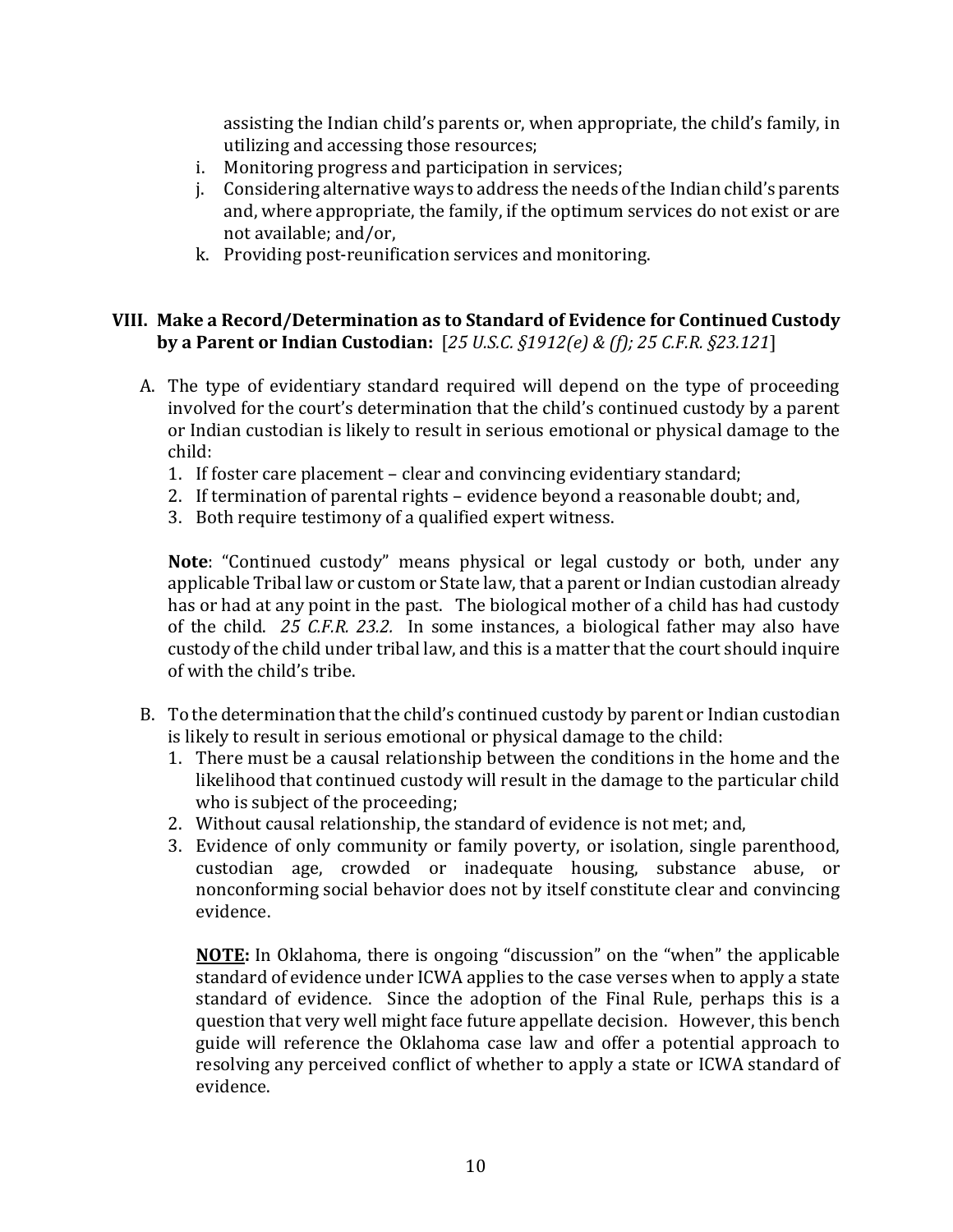- C. Oklahoma case law: There is a line of Oklahoma case law in termination matters indicating that the heightened standard of proof of ICWA applies only to the *factual* determination "that the continued custody of the child by the parent or Indian custodian is likely to result in serious emotional or physical damage to the child," whereas the lesser state-law mandated burden of proof, is applicable to all other state law requirements for the proceeding. In other words, as to the state court evidentiary standard for termination of parental rights to the child must be based on state law. Thus, for termination of parental rights the standard is clear and convincing evidence.
	- 1. Termination Proceeding: "*That heightened standard of proof, which is absent from the language of § 1912(d), applies* only *to the factual determination required by 25 U.S.C. § 1912(f) to be made in ICWA termination cases,* i.e., *"that the continued custody of the child by the parent or Indian custodian is likely to result in serious emotional or physical damage to the child," whereas the lesser standard of "clear and convincing" evidence, the state-law mandated burden of proof, is applicable to all other state law requirements for termination."* In re J.S., 177 P.3d 590, 591; 2008 OK CIV APP 15 (heightened standard of beyond a reasonable doubt as it applies to termination proceeding under ICWA.
	- 2. Termination Proceeding Adoption without Consent:"*Because no provisions of the ICWA displace the burden of proof on other issues, we can find no proper basis for imposing a higher standard of proof on Petitioners than they would have if this case did not involve an Indian child. In so concluding, we join the courts of numerous other states, which have held that the state-law mandated burden of proof is applicable to state law requirements for termination and that the burden of proof provided in §1912(f) applies only to the specific factual determination required by that section* [the continued custody of the child by the parent or Indian custodian, is likely to result in serious emotional or physical damage to the child]*."*(Internal citation omitted.)In re Adoption of R.L.A.*,2006 OK CIV APP 138, ¶15, 147 P.3d 306.*
	- 3. Termination of Parent-Child Relationship and Adoption without Consent: *A hearing on eligibility for adoption without consent is not a termination proceeding, and not due the higher standard of evidence of ICWA. However, a hearing on the petition for adoption is a proceeding which may result in the termination of the parent-child relationship, and a proceeding in which court may grant a final decree of adoption therefore, "evidence relative to matters included in subsection (f) of Section 1912*[the continued custody of the child by the parent or Indian custodian, is likely to result in serious emotional or physical damage to the child] *must be proven 'beyond a reasonable doubt' in order to support a determination that parental rights should be terminated, including the testimony of an expert witness."* In re Adoption of G.D.J., 2011 OK 77, ¶¶35,36, 261 P.3d 1159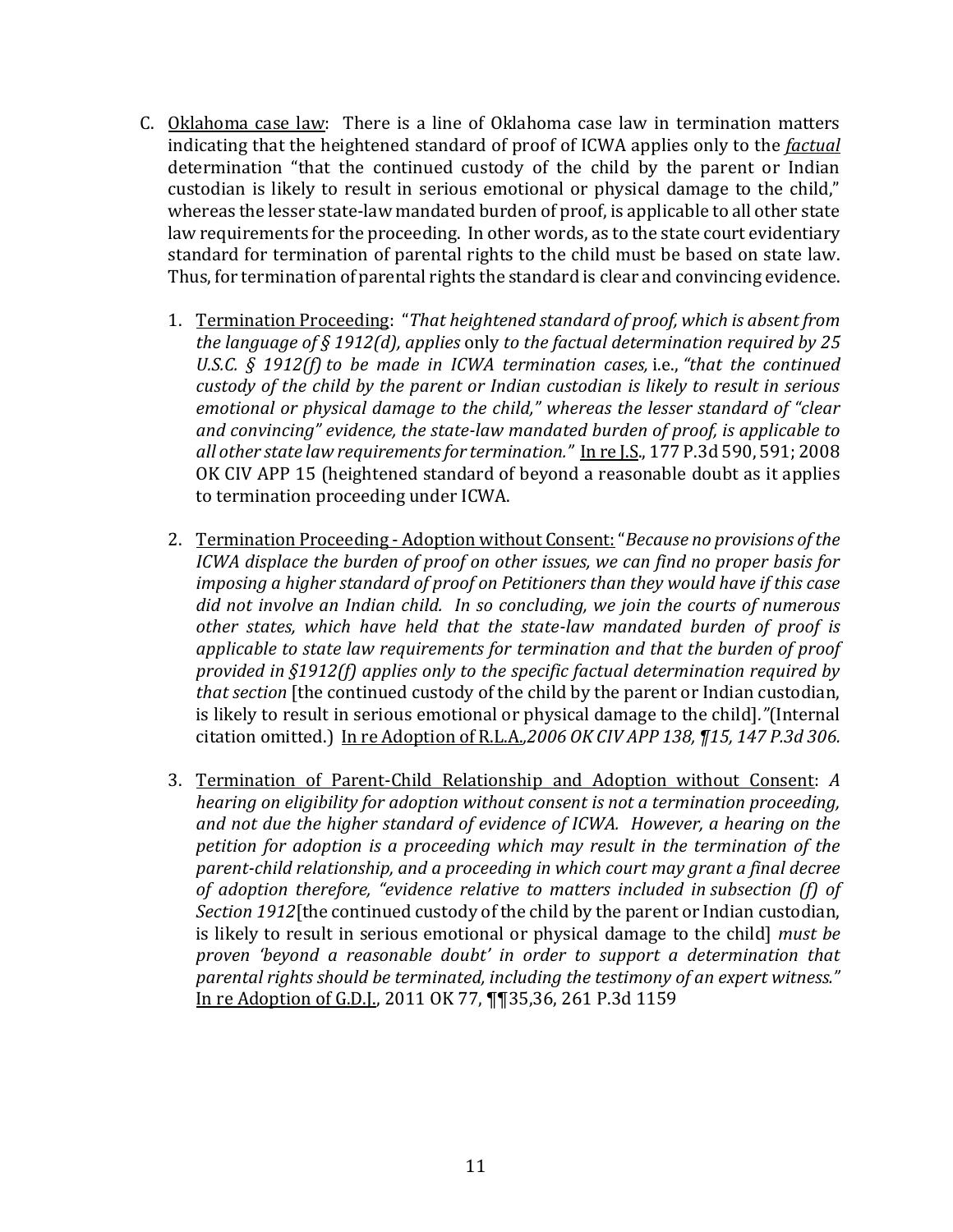- 4. Oklahoma Juvenile Jury Instruction No. 5.2: The jury instruction recognizes dual burdens of proof for termination of parental rights proceedings in an ICWA case: "The State has the burden of proving beyond a reasonable doubt that the continued custody of the child by the parent is likely to result in serious emotional or physical damage to the child. The State has the burden of proving by clear and convincing evidence all of the other requirements for the termination of parental rights."
- E. Not a conflict! There is a simple fix: While the discussion on applicable standard of evidence may not fully be resolved in Oklahoma, a simple means to address any conflict on the matter is to make a record/determination at hearings by reflecting the standard of evidence that is being met for each the State requirement and the ICWA requirement.

#### **IX. Make a Record/Determination as to Qualified Expert Witness**  [*25 U.S.C. §1912(e) & (f); 25 C.F.R §23.122*]



A. The Qualified Expert Witness (QEW) must be qualified to testify regarding child's continued custody by the parent or Indian custodian likely to result in serious emotional or physical

damage to child, and qualified to testify as the prevailing social and cultural standards of the Indian child's Tribe. The expert:

- 1. May not be the state DHS former or current worker regularly associated with the child;
- 2. However, tribe may designate a representative to speak for the tribe, and often this will be the tribal child welfare worker assigned to the child.
- B. Certain determinations either under OICWA or ICWA require testimony of a QEW. These include proceedings concerning:
	- 1. Emergency Removal:
		- a. Determine if the continued custody of the child by the parent or Indian custodian is likely to cause serious emotional or physical damage to the child.
		- b. In Oklahoma, this must be shown by clear and convincing evidence, and requires testimony of at least one qualified expert witness.
	- 2. Foster Care Placement and Termination of Parental Rights:
		- a. Must make the determination that the child's continued custody by parent or Indian custodian is likely to result in serious emotional or physical damage to the child.
		- b. Must be a causal relationship between the conditions in the home and the likelihood that continued custody will result in the damage to the particular Indian child who is subject of the proceeding.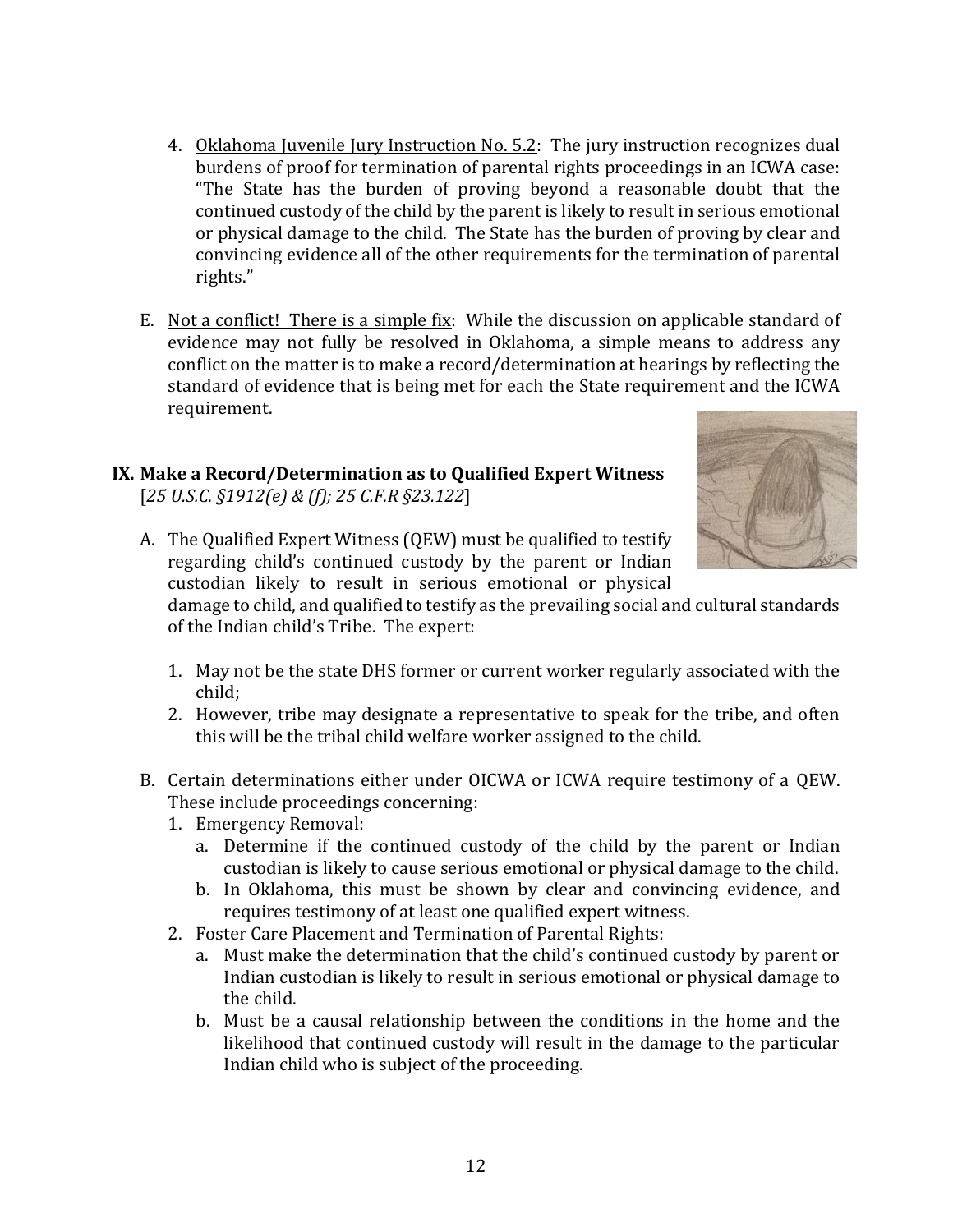- C. Who may serve a QEW?
	- 1. Must be qualified to testify regarding whether the child's continued custody by the parent or Indian custodian is likely to result in serious emotional or physical damage to the child;
	- 2. Should be qualified to testify as to the prevailing social and cultural standards of the Indian child's Tribe;
	- 3. Tribe may designate a person as qualified to testify to the prevailing social and cultural standards;
	- 4. The court or any party can request assistance from BIA or the Tribe in locating a qualified expert witness;

**Note**: BIA Guidelines for State Courts offers insight, instructional but non-binding guidance about who may serve as QEW at 80 F.R. 10146, 10157 (2015) at D.4.

# **X. If a placement is voluntary, make a determination/record:**

[*25 U.S.C. § 1913; 25 C.F.R §23.124*]

- A. Have participants state on the record whether the child is an Indian child or whether there is reason to believe the child is an Indian child.
	- 1. If reason to believe, ensure the party seeking placement has taken all reasonable steps to verify the child's status.
	- 2. Ask if the Tribe has been contacted to verify the child's status.
	- 3. If a parent requests anonymity, relevant documents and information must be kept confidential by all parties, including by the Tribe.
	- 4. Make a record as to ensuring the placement for the child complies with the applicable placement preferences.
- B. Consent by Indian parent or custodian:

[25 U.S.C. §1913(b)-(c); 25 *C.F.R* §§*23.125-23.126,* 23.127-23.128]

- 1. Make a record that consent was not given prior to, or within ten days after, the birth of an Indian child. Otherwise, the consent is not valid.
- 2. Make a record that the court is a court of competent jurisdiction.
- 3. Make a record that the voluntary consent to foster care placement or termination of parental rights is executed in writing and recorded before a judge of the court with competent jurisdiction.
- 4. Before accepting the consent, explain to the parent or Indian custodian:
	- a. The terms and consequences of the consent in detail;
	- b. Limitations that apply to the proceeding for which consent is being given.
- 5. State conditions for withdrawal of consent:
	- a. For consent to foster-care placement, the parent or Indian custodian may withdraw consent for any reason, at any time, and have the child returned;
	- b. For consent to termination of parental rights, the parent or Indian custodian may withdraw consent for any reason, at any time prior to the entry of the final decree of termination and have the child returned; or,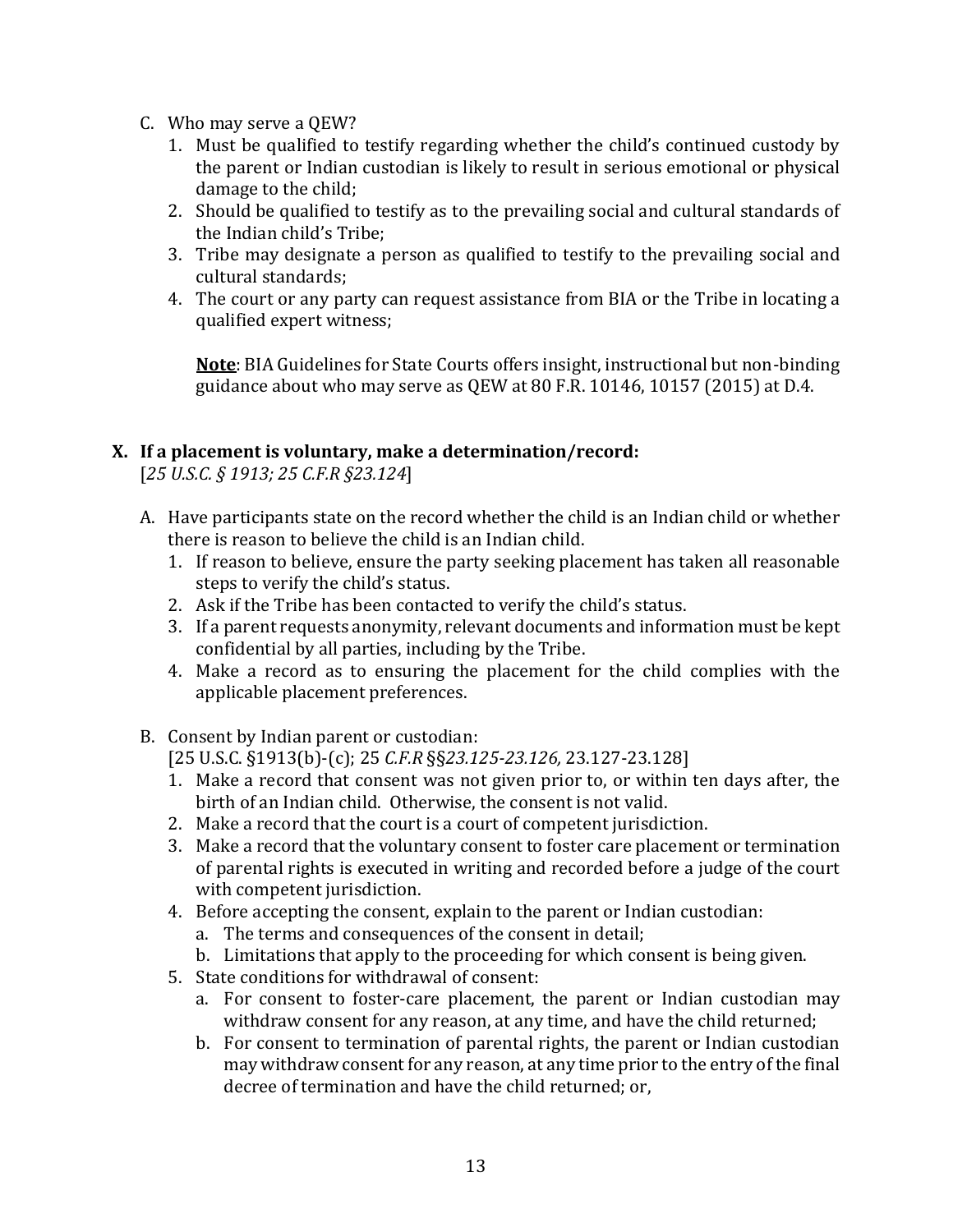- c. For consent to an adoptive placement, the parent or Indian custodian may withdraw consent for any reason, at any time prior to the entry of the final decree of adoption, and have the child returned.
- 6. Any conditions to the consent, must be clearly set out in the written consent.
- 7. A written consent for Foster Care should also contain:
	- a. The name and birthdate of the Indian child;
	- b. The name of the Indian child's tribe and the Tribal enrollment; number for the parent and for the Indian tribe, or some other indication of the child's membership;
	- c. The name, address, and other identifying information of the consenting parent or Indian custodian;
	- d. The name and address of the person or entity, if any, who arranged the placement, and,
	- e. The name and address of the prospective foster parent, if known.
- 8. Make sure the consent is accompanied by a judge's certificate that the terms and consequences of the consent were fully explained in detail and were fully understood by the parent or Indian custodian:
	- a. Certify that the parent or Indian custodian fully understood the explanation in English or that it was interpreted into a language the parent or Indian custodian understand.
- 9. If confidentiality is indicated or requested, the proceeding involving consent should be closed to the public. Still must be made before a court of competent jurisdiction.

# **XI. Collateral attack after final adoption decree:** [*25 U.S.C. §1913(d)*]

- A. A parent may petition to vacate the final decree.
- B. In general, a parent may also withdraw consent on the grounds consent was obtained by fraud or duress.
	- 1. Make a record of court finding as to consent obtained through fraud or duress; and,
	- 2. If finding of fraud or duress, then return the child to the parent.
- C. An adoption final for at least two years may not be invalidated under this provision of ICWA unless otherwise allowed by State law.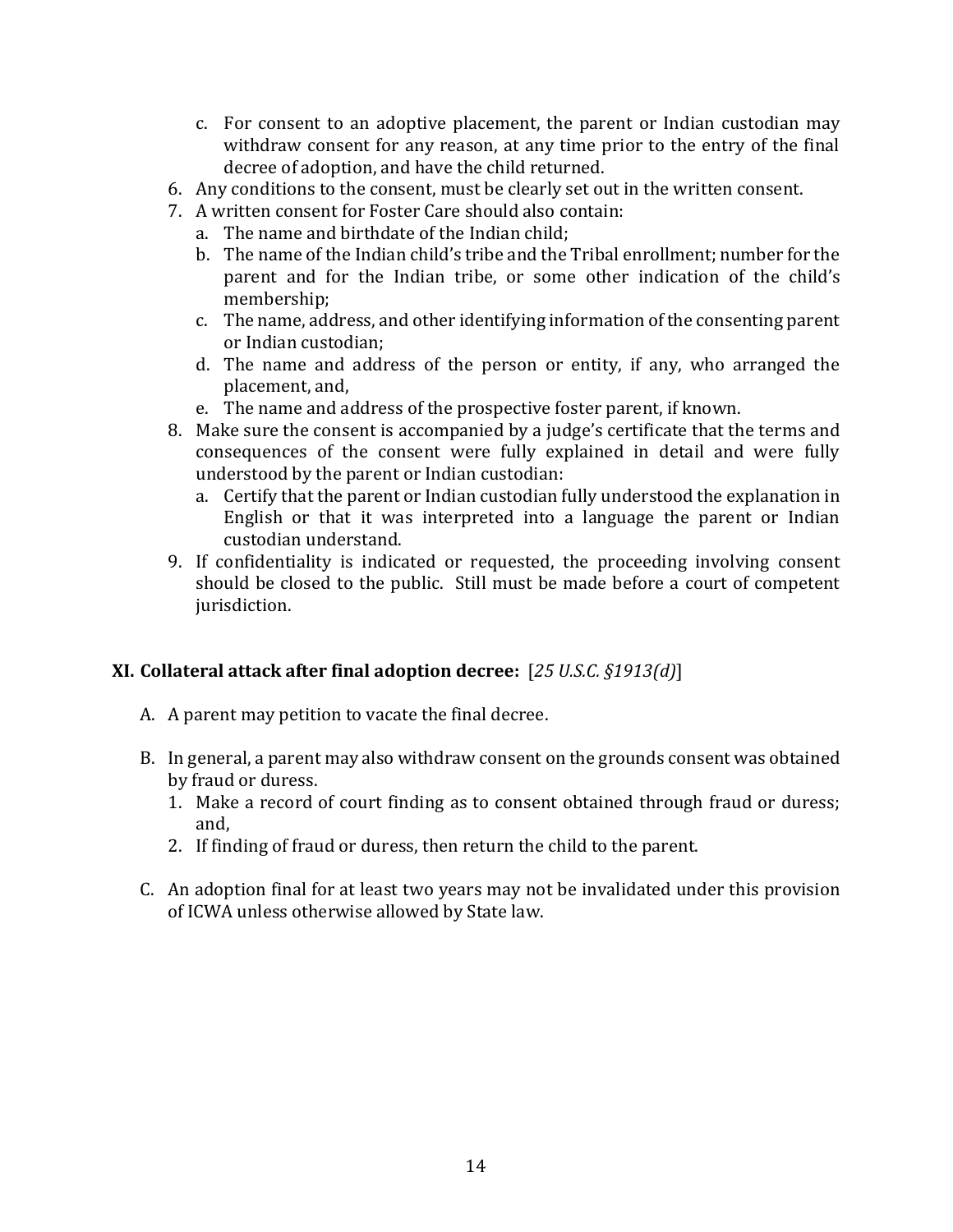# **XII. Review and Make a record of Placement Preferences**: [*25 U.S.C. §1915; 10 O.S. 40.6]*

- A. Placement preferences apply in all foster, preadoptive and adoptive placements.
	- 1. Diligent search for preferred placements should be conducted. [BIA Guidelines for Implementing the Indian Child Welfare Act at H.3; December 2016]
	- 2. The prevailing social and cultural standards of the Indian community apply to placement. *[25 U.S.C. §1915(d)]*
- B. Oklahoma ICWA reinforces federal placements and requires the placing agency or person seeking placement to utilize to the maximum extent possible the services of the tribe to secure placement consistent with the preferences. [10 O.S. §40.6]
- C. Identifying home that meets the placement preferences of the tribe is one of the quickest and easiest way to avoid later case delay.
	- 1. As available, first ask the Indian Child's Tribe if they have an order of preference for the placement preferences established by resolution, codification or public act of the tribe. [*25 U.S.C. §1915(c); 25 C.F.R. § 23.130(b) & 23.131(c)]*
	- 2. If not, apply the applicable placement preferences of the ICWA.
- D. Placement according to the Preferences must be made unless *Good cause to deviate from placement preferences exists. (See below for more information)* 
	- 1. Parental request (if ICWA options have been reviewed) or child request
- E. For Foster Care or Preadoptive Placement: *(25 U.S.C. §1915; 25 C.F.R. §§ 23.129–23.131)*
	- 1. Child must be placed in least restrictive setting that:
		- a. Most approximates a family, taking into consideration sibling attachment;
		- b. Meets the Indian child's special needs; and,
		- c. Is in reasonable proximity to the Indian child's home, extended family or siblings; and,
	- 2. Unless the child's Tribe has established a different placement preference, the child must be placed in accord with the following preferences in descending order:
		- a. A member of the Indian child's extended family;
		- b. A foster home that is licensed, approved, or specified by the Indian child's Tribe;
		- c. An Indian foster home licensed or approved by an authorized non-Indian licensing authority; or
		- d. An institution for children approved by an Indian Tribe or operated by an Indian organization which has a program suitable to meet the child's needs.

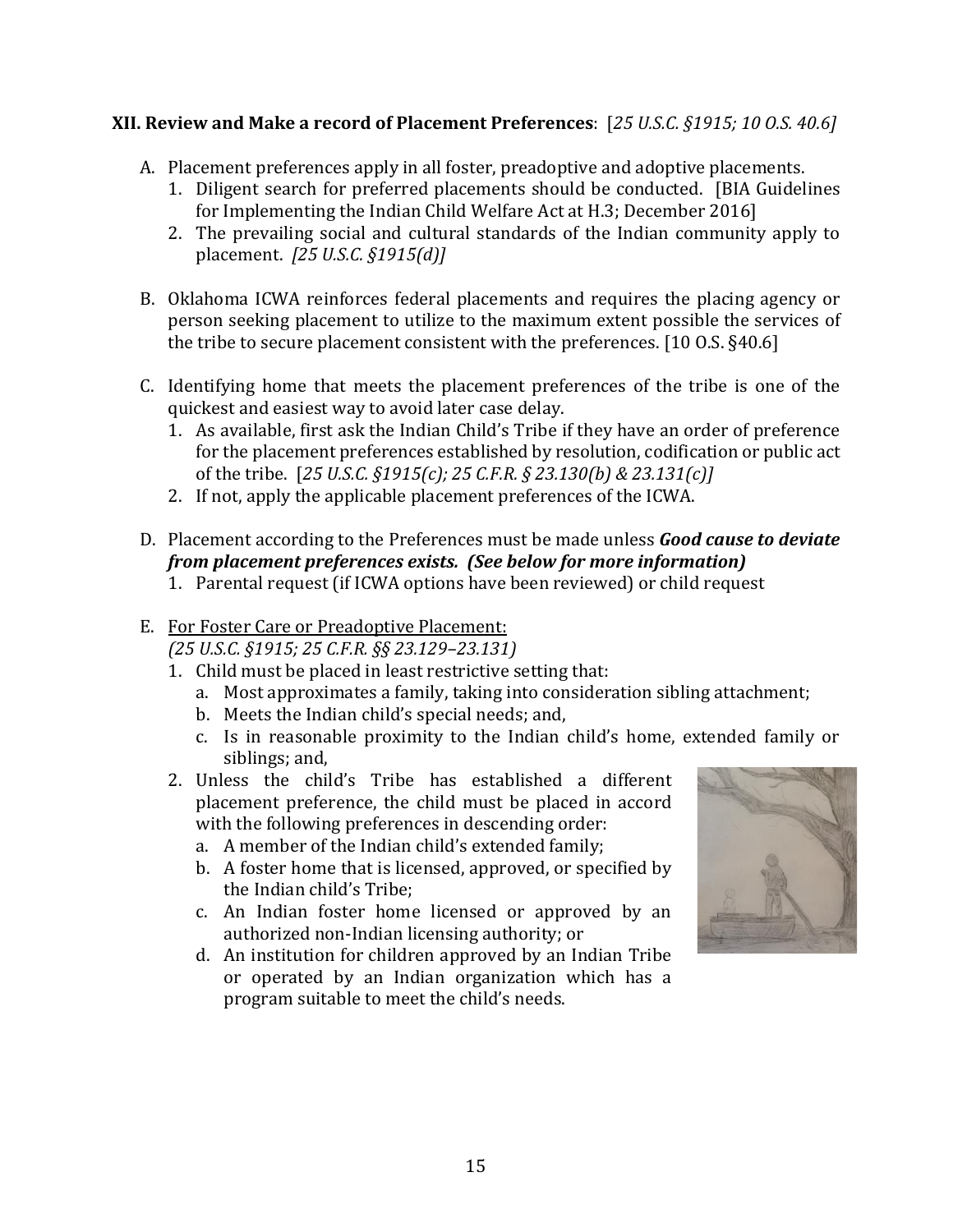F. For Adoptive Placement:

(*25 U.S.C. §1915; 25 C.F.R. §§23.129, 23.131)*

- 1. Generally, the preferences for an adoptive placement are:
	- a. Member of the Indian child's extended family;
	- b. Other members of the Indian child's Tribe; or,
	- c. Other Indian families.
- 2. Where appropriate, may consider the Indian child or the child's parents' preferences. (*25 U.S.C. §1915(a); 25 C.F.R. §23.130)*
- 3. For information on Notice to be given of a change in the adopted Indian child's status, see *25 C.F.R. §23.139*.
- **XIII. Make a Determination if Good Cause to Deviate from Placement Preferences exists:** [*25 U.S.C. §1915(a) & (b); 25 C.F.R. §23.132]*
	- A. *Good cause to deviate from placement preferences exists/may exist when:* 
		- 1. Parental request (if ICWA options have been reviewed) or child request deviation from placement preference;
		- 2. Sibling attachment;
		- 3. Extraordinary physical, mental, or emotional needs of child;
		- 4. No preferred placement available;
		- 5. No deviation based solely on ordinary bonding in non-preferred placement
	- B. Party asserting good cause must state orally on record or provide in writing to all parties and the court. [*25 C.F.R. §23.132(a)]*
	- C. Party seeking departure has burden of proving by clear & convincing evidence. [*25 C.F.R. §23.132(b)]*
	- D. Court's determination of good cause must be on the record & should be based on one or more of the following: [*25 C.F.R. §23.132(c)]*
		- 1. Request of one or both Indian child's parents after reviewing complying placements;
		- 2. Request of the child if they are able to understand the decision;
		- 3. Presence of sibling attachment extraordinary physical, mental or emotional needs of the child;
		- 4. Unavailability of suitable placement after court determines a diligent search has been made;
		- 5. Placement may not depart from the preferences based only on:
			- *[25 C.F.R. §23.132 (d)-(e)*]
			- a. Socioeconomic status of any placement relevant to another placement; or,
			- b. Ordinary bonding or attachment that flowed from time spent in a nonpreferred placement that was made in violation of ICWA.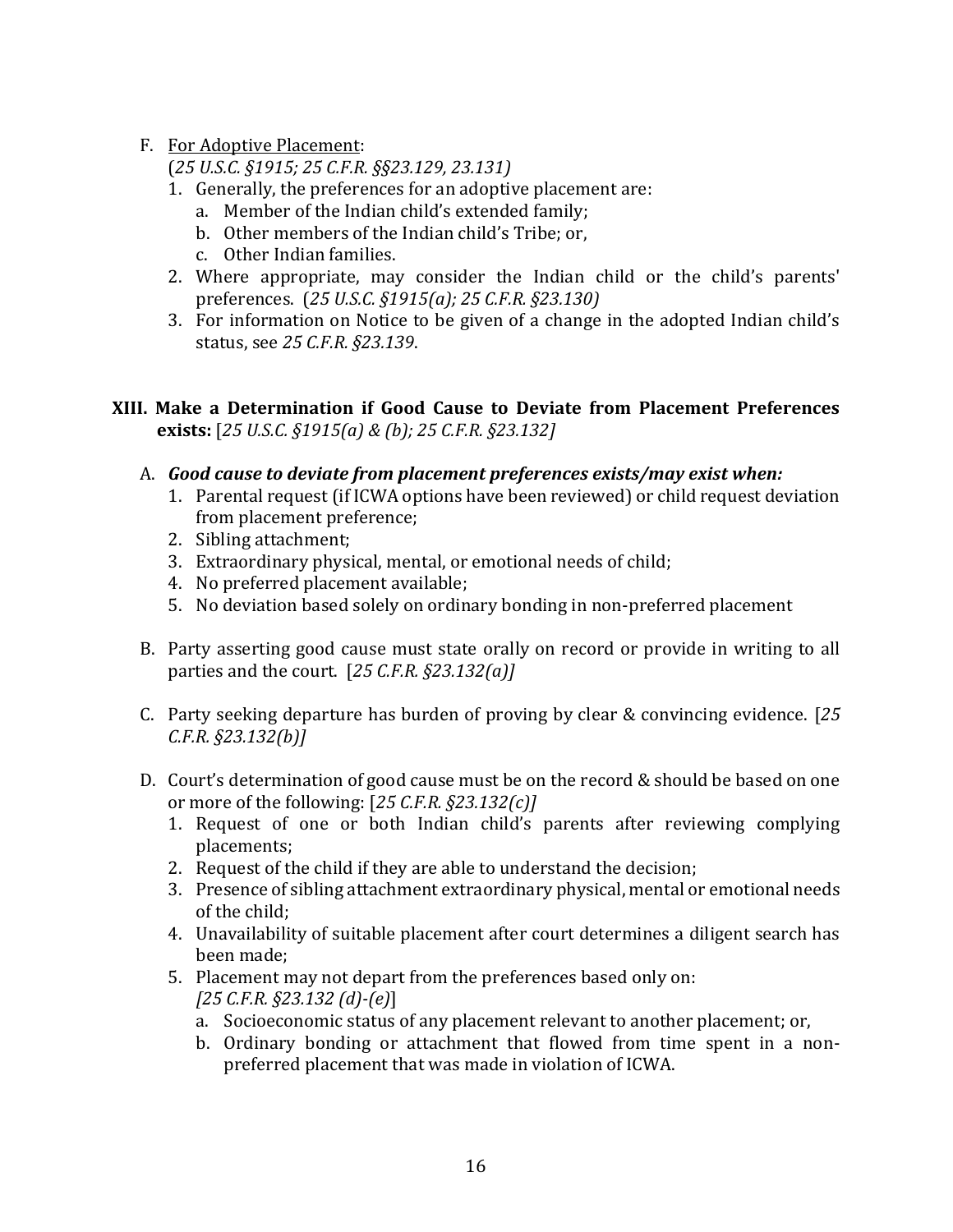#### **XIV. Additional Considerations**

- A. **Pretrial Requirements.** Additional information on Pretrial Requirements can be found at *25 C.F.R §§23.17-23.119.*
- B. **Dismissal of an Action.** Additional information on when a State court must dismiss an action can be found at *25 C.F.R. §23.110*.
- C. **Examination of Records.** Each party to a foster care placement or termination of parental rights has the right to all reports or other documents filed with the court upon which any decision with respect to such action may be based. [*25 U.S.C §1913(c); 25 C.F.R. §23.134]*
- D. **Full faith and Credit.** Full faith and credit is due to the public acts, records, and judicial proceedings of any Indian tribe applicable to Indian child custody proceedings to same extend as given full faith and credit to the public acts, records, and judicial proceedings of other entity. [*25 U.S.C. §1912(d)]*
- E. **Appointment of Counsel.** Where the court determines indigence, the parent or Indian custodian shall have the right to court-appointed counsel in any removal, placement, or termination proceeding. When not mandated by State law, counsel for a child may be appointed on the grounds of best interest of the child. Where State law does not allow appointment of counsel in such proceedings, the ICWA establishes a process for payment via the Secretary of the Bureau of Indian Affairs. [*25 U.S.C. §1913(b)].*

### F. **Invalidation of certain action by filing of Petition.**

[*25 U.S.C. §1914; 25 C.F.R. §23.137*]

- 1. A Petition to Invalidate any action in violation of 25 U.S.C. §§1911-1913 may be filed;
- 2. In any court of competent jurisdiction;
- 3. By either:
	- a. Any Indian child that is the subject of any action for foster care placement or termination;
	- b. Any parent or Indian custodian that had the child removed; or,
	- c. The Indian Child's tribe.
- G. **Post-Trial Rights and Responsibilities.** Additional information on Post-Tribal Rights and Responsibilities can be found at 25 C.F.R. §§23.136 -23.139.
- F. **Record Keeping.** Additional Information on Recordkeeping requirements can be found at 25 C.F.R. §§23.140-23.142.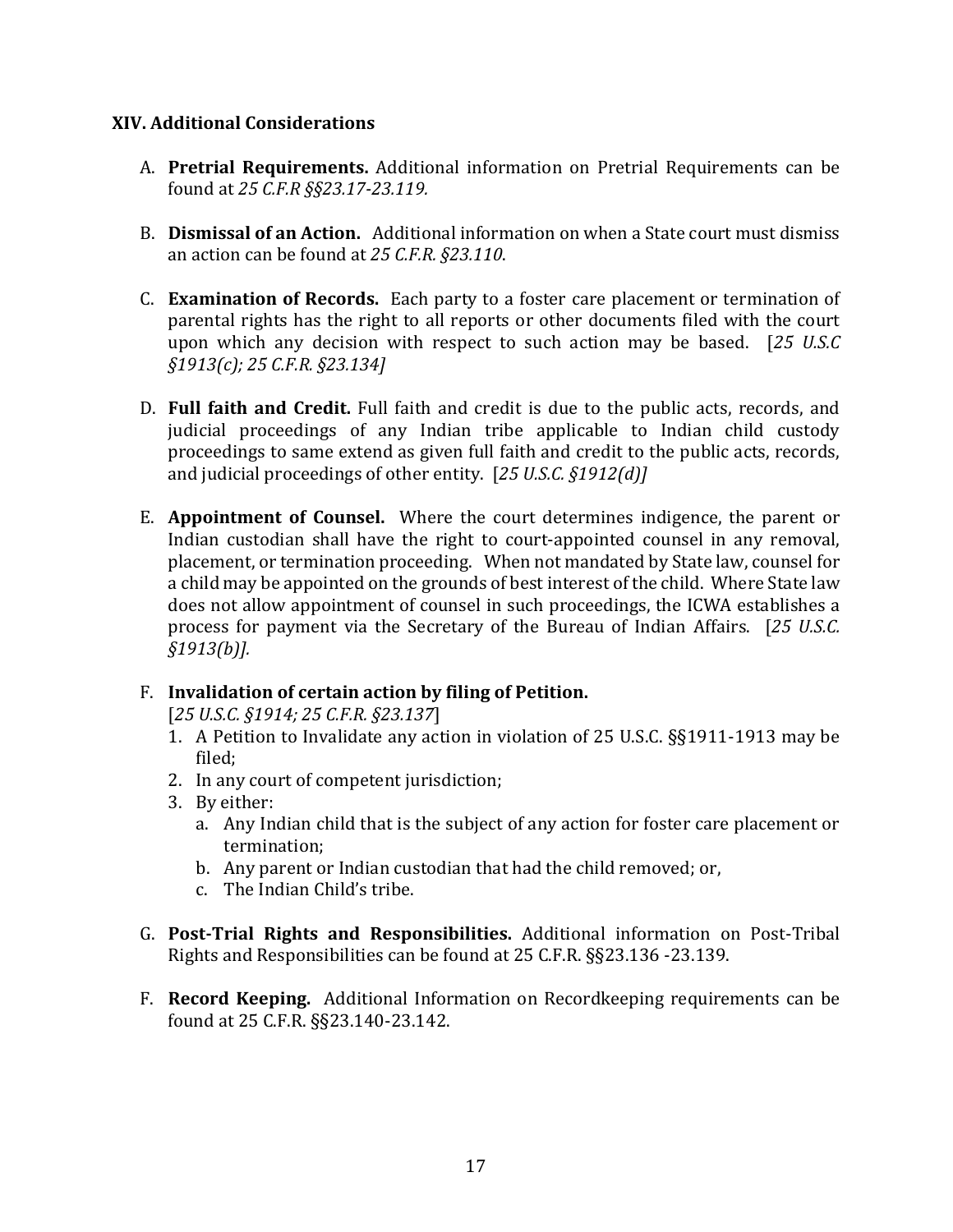- H. **United Nations Declaration on the Rights of Indigenous People (UNDRIP)**. While somewhat beyond the scope of this Bench Guide, it should be noted that many Indian tribes have adopted in part or whole UNDRIP (as well at times other international declarations), and as a public act of a tribe such is due full faith and credit of any provisions applicable to the removal and/or placement of Indian Children.
- I. **References.** The BIA website on ICWA contains the ICWA regulations, state court guidelines, sample forms, FAQs, MOUs, Tribal service agents, online training modules and other useful information. See https://www.bia.gov/bia/ois/dhs/icwa

# **XV. Practice Pointer: Qualified Expert Witness**

[81 FR 38829-38832 (June 14, 2016)]

# **A. BIA Qualified Expert Witness (QEW) Guidelines**

1. Qualifications. Per Congress, the QEW is meant to apply to expertise beyond normal social worker qualifications.



2. Specific tribal knowledge. The QEW should have specific knowledge of the prevailing social and

cultural standards of the Indian child's Tribe, but is not required to be a citizen of the child's Tribe.

- a. The Court's determinations are NOT to be based on "a white, middle-class standard" which, in many cases, forecloses placement with [an] Indian family.
- b. Relevant cultural information must be provided to the court that is contextualized within the social and cultural standards of the Indian child's Tribe.
- c. The Indian child's Tribe may designate a person as being qualified to testify to the prevailing social and cultural standards of the Indian child's Tribe
- 3. Not a past or present State social worker assigned to case. The QEW may NOT be the past or present social worker regularly assigned to the Indian child. This is because Congress wanted to ensure that State courts hear from experts (other than the State social workers who are recommending the action) before placing an Indian child in foster care or ordering the TPR.
- 4. Familiarity with the child. The QEW should be someone familiar with the Indian child who is the subject of the proceeding. If the QEW contacts the parents, observes parent/child interactions and meets with extended family members in the child's life, the expert will be able to provide a more complete picture to the court.